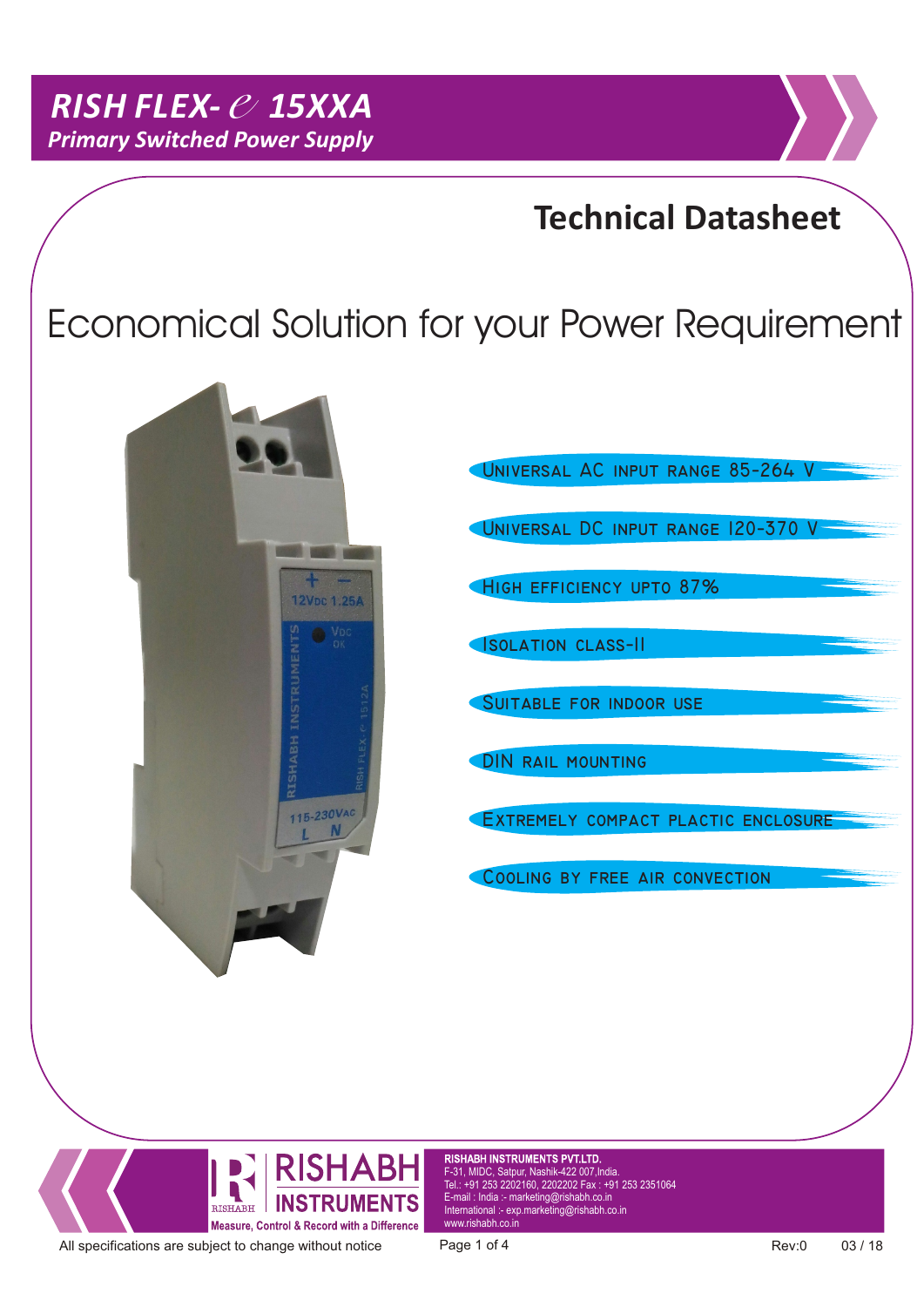## *RISH FLEX- e15XXA Primary Switched Power Supply*





#### **Temperature derating curve:**



#### **Input Voltage derating curve:**



### **Technical Specifications:**

| <b>INPUT DATA:</b>            |                                                  |  |  |
|-------------------------------|--------------------------------------------------|--|--|
|                               |                                                  |  |  |
| AC input voltage range        | 85 VAC264 VAC (Refer Derating Curve)             |  |  |
| DC input voltage range        | 120 VDC  370 VDC                                 |  |  |
| Nominal input voltage         | 115 VAC / 230 VAC (165 VDC / 325 VDC)            |  |  |
| Inrush current                | $\leq$ 18 A typical                              |  |  |
| AC frequency range            | 45 Hz  65 Hz                                     |  |  |
| Input current                 | 0.4 A (115 VAC) , 0.3 A (230 VAC)                |  |  |
| Internal fuse                 | T <sub>2</sub> A                                 |  |  |
| External fuse (recommended)   | 10A (MCB curve B)                                |  |  |
| <b>OUTPUT DATA:</b>           |                                                  |  |  |
| Nominal output voltage        | See Table 1                                      |  |  |
| Rated current                 | See Table 1                                      |  |  |
| Power boost current @ 60 °C   | See Table 1                                      |  |  |
| Holdup time                   | ≥ 50 msec (230 VAC),<br>15 msec (115 VAC)        |  |  |
| Line regulation               | $<$ ± 0.5 %                                      |  |  |
| Load regulation               | $\leq$ ± 0.5 % (change in load, static 10%  90%) |  |  |
| Overload                      | 105  180 % rated output power                    |  |  |
| Dissipation power load max    | 2.24 W                                           |  |  |
| Efficiency                    | > 87%                                            |  |  |
| Residual ripple Note 2        | $\leq$ 120 mVpp                                  |  |  |
| Short circuit protection      | Yes                                              |  |  |
| Overload protection           | Yes (Hiccup mode)                                |  |  |
| Overvoltage output protection | Yes (See Table 1)                                |  |  |
| Parallel connection           | No                                               |  |  |
| Series connection             | Yes                                              |  |  |
| Turn on Delay                 | 1 Seconds                                        |  |  |
| Rise time                     | 100 msec                                         |  |  |
| Resistance to reverse feed    | See Table 1                                      |  |  |



RISHABH INSTRUMENTS PVT.LTD. F-31, MIDC, Satpur, Nashik-422 007,India. Tel.: +91 253 2202160, 2202202 Fax : +91 253 2351064 E-mail : India :- marketing@rishabh.co.in International :- exp.marketing@rishabh.co.in www.rishabh.co.in

All specifications are subject to change without notice Page 2 of 4 Rev: 0 03 / 18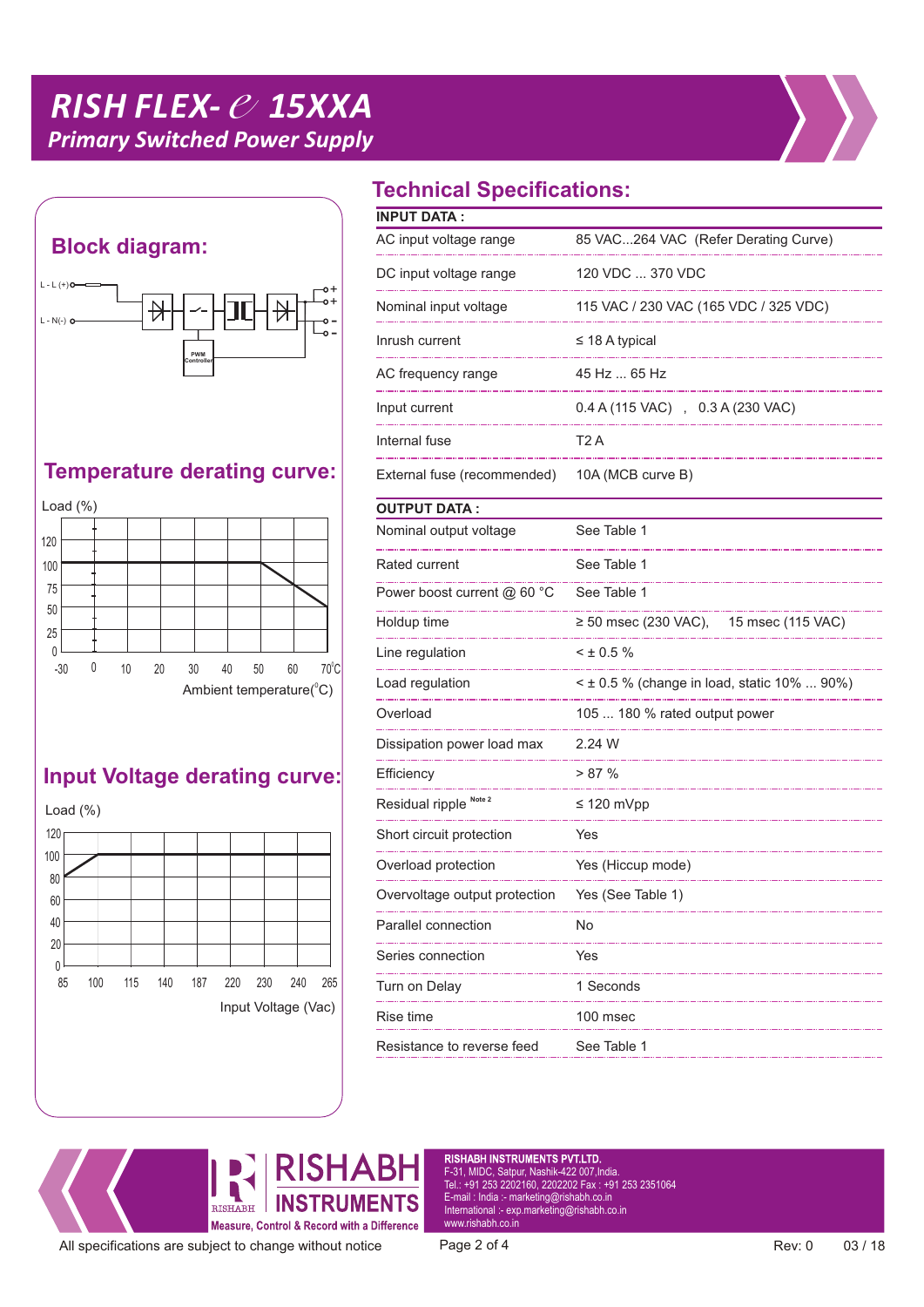## *RISH FLEX- e15XXA Primary Switched Power Supply*





#### **Technical Specifications: (cont.)**

| <b>GENERAL DATA:</b>                           |                                                 |  |  |
|------------------------------------------------|-------------------------------------------------|--|--|
| Isolation voltage input/output                 | 3000V AC                                        |  |  |
| Degree of protection                           | IP20 (EN/IEC 60529)                             |  |  |
| <b>Protection class</b>                        | Ш                                               |  |  |
| <b>MTBF</b>                                    | > 5,00,000 Hrs in acc. with IEC 61709 (SN29500) |  |  |
| Type of housing                                | Plastic enclosure                               |  |  |
| Housing material                               | PC Lexan 940                                    |  |  |
| Dimensions W / H / D                           | 18 mm / 90 mm / 62 mm                           |  |  |
| Weight                                         | 0.2 kg approx.                                  |  |  |
| <b>Connection terminal blocks</b>              | Screw type 2.5 mm <sup>2</sup>                  |  |  |
| <b>CLIMATIC DATA:</b>                          |                                                 |  |  |
| Ambient temperature (operation) -30 °C  +70 °C |                                                 |  |  |
| Ambient temperature (storage) $-40$ °C  +85 °C |                                                 |  |  |
| Humidity at 25 °C                              | 95 % (no condensation)                          |  |  |
| Pollution degree environment                   | 2 (in acc. with EN 50178)                       |  |  |
| Climatic class                                 | 3K3 (in acc. with EN 60721)                     |  |  |
|                                                |                                                 |  |  |



RISHABH INSTRUMENTS PVT.LTD. F-31, MIDC, Satpur, Nashik-422 007,India. Tel.: +91 253 2202160, 2202202 Fax : +91 253 2351064 E-mail : India :- marketing@rishabh.co.in International :- exp.marketing@rishabh.co.in www.rishabh.co.in

All specifications are subject to change without notice Page 3 of 4 Rev: 0 03 / 18